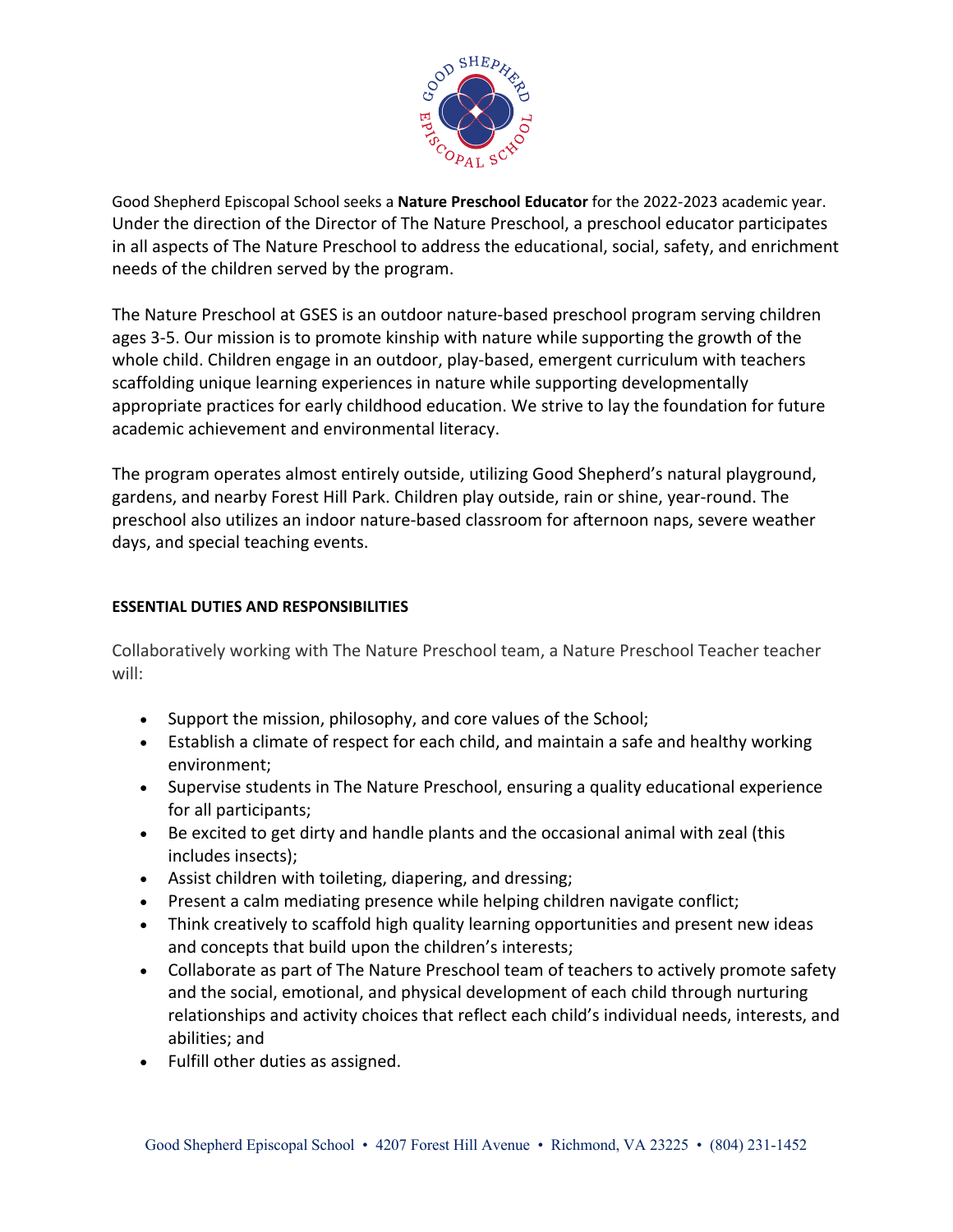

## **REQUIREMENTS**

- Education/experience working with children ages 3-5;
- Pediatric CPR/First Aid certified, and ability to pass a state and federal background check;
- Education and/or experience in Positive Guidance, the Encouraging Classroom, or gentle guidance approaches to conflict management;
- Education and/or experience with Developmentally Appropriate Practices for early childhood development;
- Current nature-based teacher certification or willingness to obtain one;
- Enthusiasm for learning about plants/animals/ecological relationships;
- Ability to carry 50 lbs.;
- Must possess physical fitness to hike, climb over logs, navigate stream crossings, and run with children;
- Ability to pull a small collapsible wagon carrying outdoor supplies;
- Ability to handle various weather temperatures and precipitation with a smile on your face;
- Familiarity with Reggio Emilia, emergent curriculum, child-directed learning, and forest schools;
- A reflective approach to professional and personal growth;
- Interest in promoting a diverse and inclusive learning environment rooted in community;
- Desire to build strong relationships, open communication, and support for our families;
- Mindset that promotes peace education and protection of the earth and all its inhabitants;
- An environmental viewpoint rooted in science and current research; and
- Team oriented with ability to collaborate with Head of School and other teachers of K-8 school in program adjustments, evaluation, and improvement.

The Nature Preschool Educator position is 10-month, part-time benefited position at approximately 25 hours weekly. Educator hours are 8:45-2:15 on Monday, Wednesday, and Friday, and 8:45-12:45 on Tuesday and Thursday, with occasional hours as needed.

## **ADDITIONAL INFORMATION**

Candidates interested in pursuing this position should send a cover letter, resume, and reference contact information to Head of School Ken Seward at kseward@gses.org. Please include "Nature Preschool Educator" in the subject line.